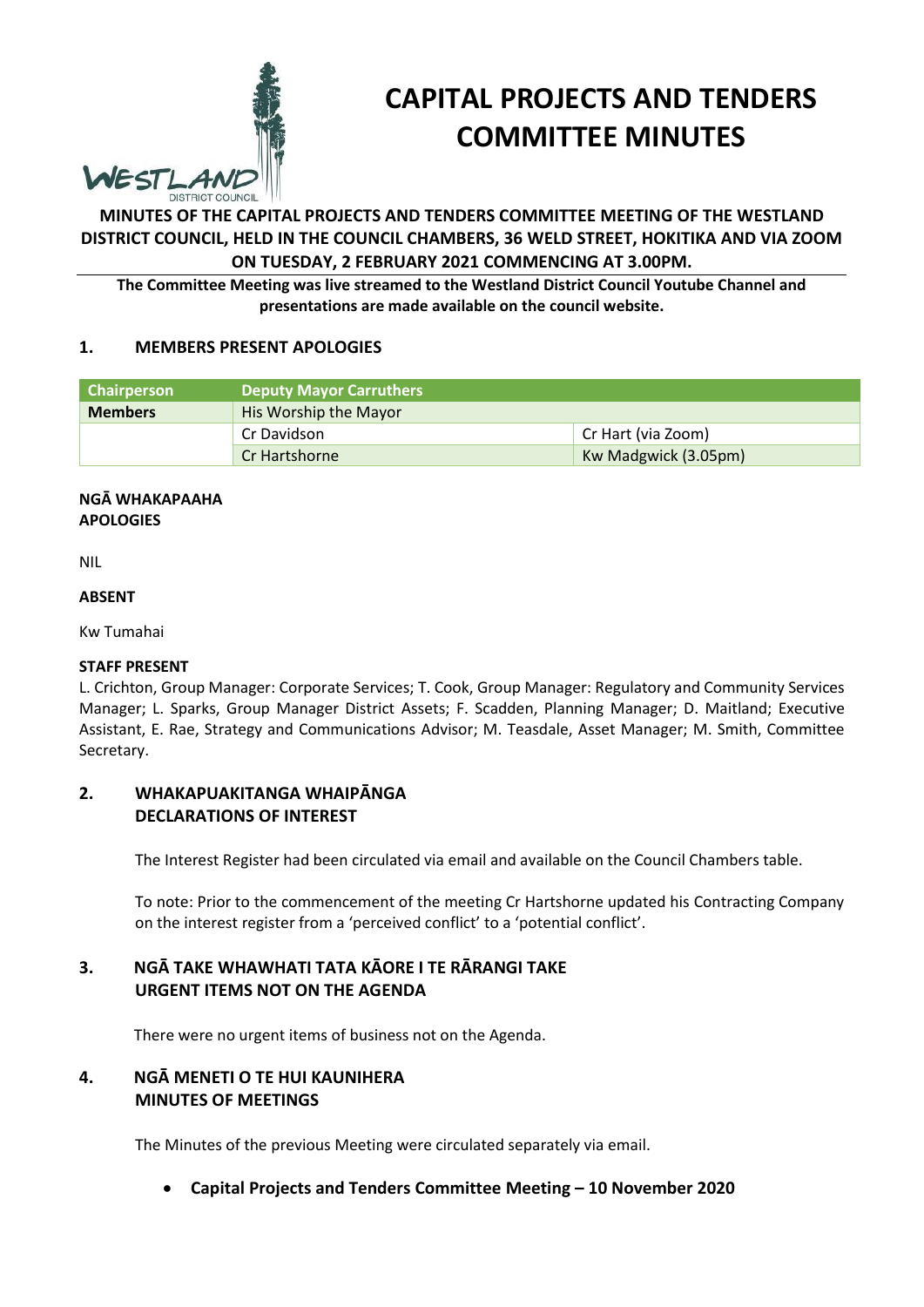Moved Deputy Mayor Carruthers, seconded His Worship the Mayor and **Resolved** that the Minutes of the Capital Projects and Tenders Committee Meeting held on the 10 November 2020 be confirmed as a true and correct record of the meeting.

The Chair **Approved** that their digital signature be added to the confirmed Capital Projects and Tenders Committee Meeting Minutes of 10 November 2020.

# **5. ACTION LIST**

The Group Manager: Corporate Services spoke to the Action List and provided the following update:

#### - **Establish a WCWT Trail Sub-Committee:**

Winding up of the Westland Wilderness Trust – Meeting rescheduled for 25.02.21 after the council meeting.

Moved Deputy Mayor Carruthers, seconded Cr Davidson and **Resolved** that the updated Action List be received.

# **6. NGĀ TĀPAETANGA PRESENTATIONS**

#### **Capital Projects at Westland District Council Update**

Prior to the presentation the Group Manager: District Assets updated the Committee on the new staff hires to support the District Assets Capital Projects Team.

#### *Kw Madgwick entered the Chambers at 3.05pm.*

The Group Manager: District Assets then spoke to the presentation and provided updates on the following projects.

- 3 Waters: Works currently completed.
- Water Supply 2020/2021 Progress
- Waste Water 2020/2021 Progress
- Stormwater 2020/2021 Progress
- Solid Waste 2020/2021 Progress
- Leisure Services and Facilities Recent Works in Progress
- Sunset Point and Tambo Schedule of Works
- Leisure Services 2020/2021 Project Schedule and Progress
- Leadership 2020/2021 Projects and Progress
- Transportation 2020/2021 Recent Works Completed
- Transportation 2020/2021 Work Underway
- Footpaths 2020/2021 Works Currently Planned
- Transportation 2020/2021 Upcoming Work
- Provincial Growth Fund Funding: Community Halls and War Memorials
- Infrastructure Reference Group Funding Projects
- Hokitika Swimming Pool Upgrade
- Franz Josef Cron Street Extension
- Fox Landfill Waste Removal and Butlers Landfill Cell
- Old Christchurch Road Seal Extension
- Jacksons Bay Wharf Update
- Government 3 Water Reform Stimulus Funding Update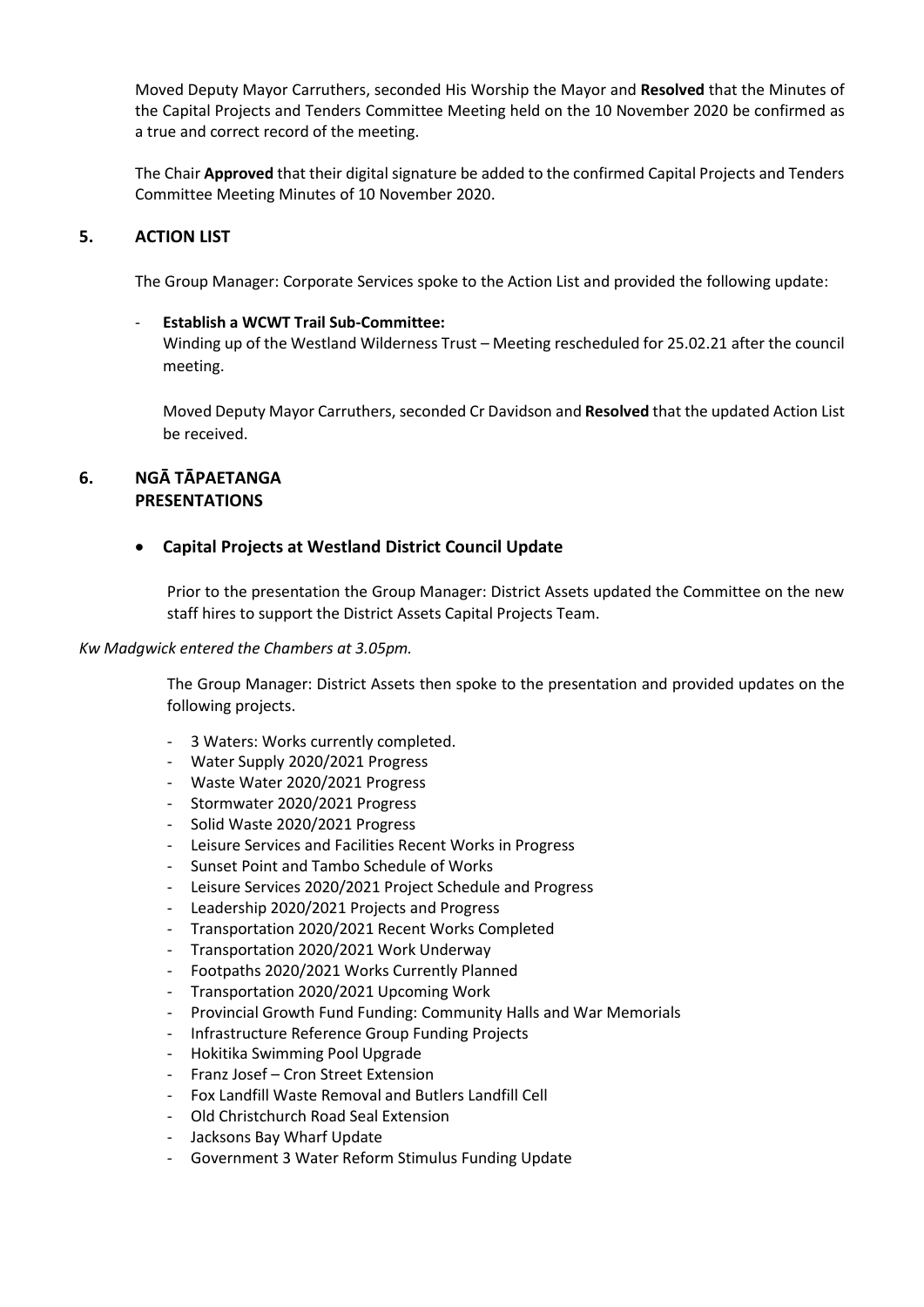*Action: The Group Manager: District Assets to confirm that the public notice that was placed in the Hokitika Guardian regarding the road closure for the Old Christchurch Road was correct.*

Moved Cr Davidson, seconded Cr Hartshorne and **Resolved** that the presentation from the Group Manager: District Assets at Westland District Council be received.

# **7. KA MATATAPU TE WHAKATAUNGA I TE TŪMATANUI RESOLUTION TO GO INTO PUBLIC EXCLUDED**

(to consider and adopt confidential items)

.

 Moved Deputy Mayor Carruthers, seconded Cr Davidson and **Resolved** that the Capital Projects and Tenders Committee confirm that the public were excluded from the meeting in accordance with Section 48, Local Government Official Information and Meetings Act 1987 at 4.00pm.

The general subject of the matters to be considered while the public are excluded, the reason for passing this resolution in relation to each matter and the specific grounds under Section 48(1) of the Local Government Official Information and Meetings Act 1987 for the passing of the resolution are as follows:

| <b>Item</b><br>No. | General<br>considered                             | relation<br>each<br>to<br>matter                           | subject of Reason for passing Ground(s) under Section 48(1) for the<br>each matter to be this resolution in passing of this resolution                                                                                   |
|--------------------|---------------------------------------------------|------------------------------------------------------------|--------------------------------------------------------------------------------------------------------------------------------------------------------------------------------------------------------------------------|
| $\mathbf{1}$       | <b>Confidential Minutes</b><br>- 10 November 2020 | Good<br>to<br>reasons<br>withhold exist under<br>Section 7 | That the public conduct of the relevant<br>part of the proceedings of the meeting<br>would be likely to result in the disclosure<br>of information for which good reason or<br>withholding exists.<br>Section $48(1)(a)$ |

This resolution is made in reliance on sections 48(1)(a) and (d) of the Local Government Official Information and Meetings Act 1987 and the particular interests or interests protected by section 7 of that Act, which would be prejudiced by the holding of the relevant part of the proceedings of the meeting in public are as follows:

| Item No. | <b>Interest</b>                                                                                                                                                                                                                             |
|----------|---------------------------------------------------------------------------------------------------------------------------------------------------------------------------------------------------------------------------------------------|
| 1        | Protect information where the making available of the information:<br>(ii) Would be likely unreasonably to prejudice the commercial position of the person who<br>supplied or who is the subject of the information (Schedule 7(2)(b)(ii)). |
|          | Enable any local authority holding the information to carry on, without prejudice or<br>disadvantage, negotiations (including commercial and industrial negotiations) (Schedule<br>7(2)(i)                                                  |

Moved Deputy Mayor Carruthers, seconded His Worship the Mayor and **Resolved** that the business conducted in the 'Public Excluded Section' be confirmed and accordingly, the meeting went back to the open part of the meeting at 4.02pm

# **DATE OF NEXT CAPITAL PROJECTS AND TENDERS COMMITTEE MEETING – 4 MAY 2021 COUNCIL CHAMBERS, 36 WELD STREET, HOKITIKA AND VIA ZOOM**